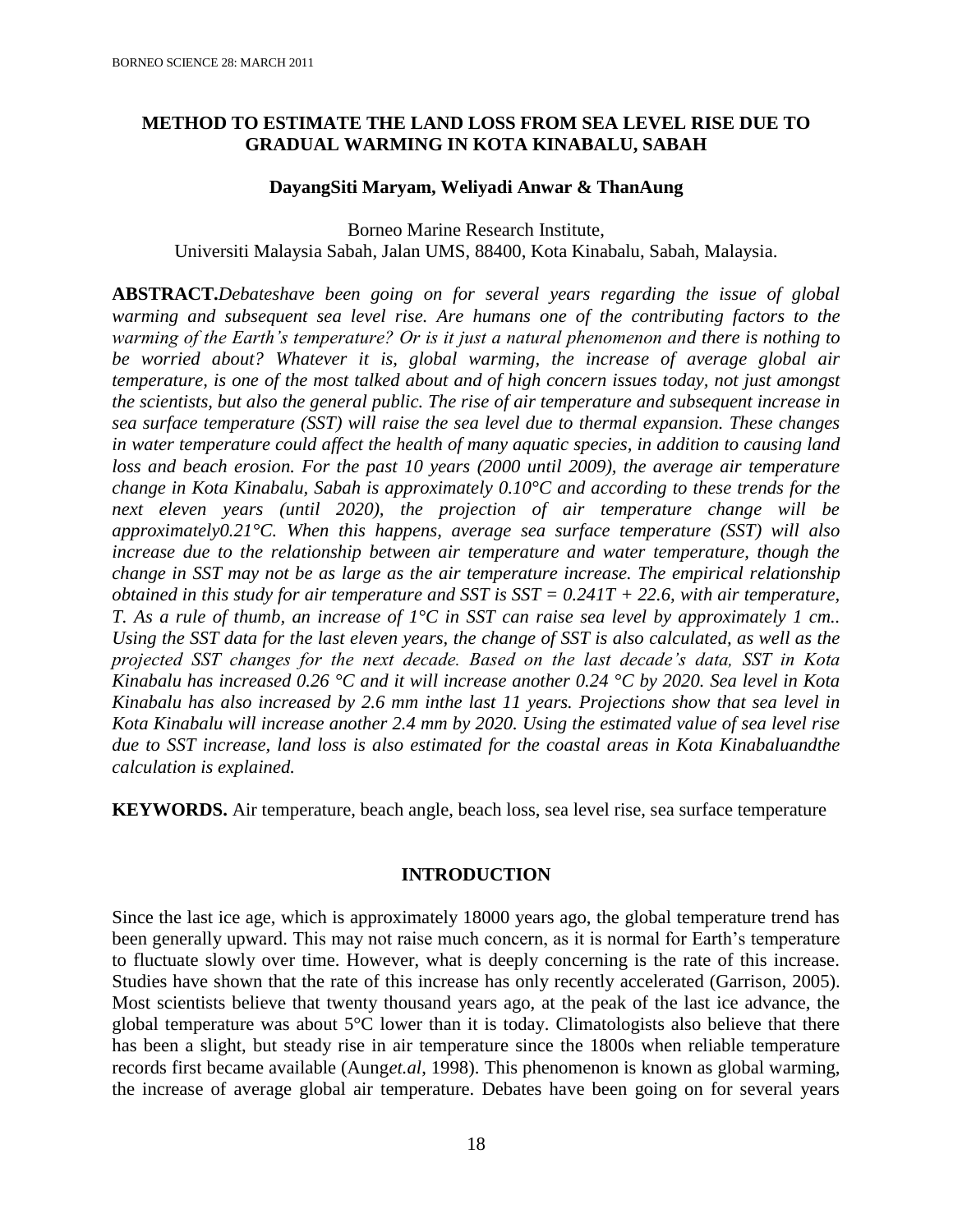about what is causing global warming. Are humans to blame? Or is it just another natural occurrence and there is actually nothing to be worried about?

According to Garrison (2005), the rapid increase in global warming is mostly caused by the enhanced greenhouse effect, where heat is trapped inside the Earth's atmosphere. Hence, the more greenhouse gases, such as carbon dioxide, water vapour, methane and Chlorofluorocarbons (CFCs) there are in the Earth's atmosphere, the more heat will be absorbed, causing the air temperature to increase more. According to Vitousek (1994), the recent increase of carbon dioxide, after the 19<sup>th</sup> century, is substantial and is five to ten times more rapid than any of the sustained change in ice core records (prior to the  $19<sup>th</sup>$  century) due to human demands for quick energy to fuel massive industrial growth. Carbon dioxide is now being produced at a higher rate than the rate it can be absorbed by the ocean (Vitousek, 1994; Garrison, 2005). Problems that may arise if global warming were to persists includes shifting the strength and position of surface currents, increase in acidity of the ocean as more carbon dioxide are dissolved in the sea water and also increase in global sea level.

According to Aung*et.al* (1998) and Peltier&Tushingham (1989), sea level has risen, approximately at the rate of 1 to 2 mm per year (globally) over the last 100 years. Half of this rise in sea level is contributed from the thermal expansion of the ocean's surface layers due to increase in global air temperature and another half is due to the addition of mass to the ocean from the melting of land ice (glaciers).

The ultimate aim of the paper is to highlight the simple methodology of estimating the sea level rise in any area using available environmental parameters. This study will focus mainly on the land loss due to increase of sea level in Kota Kinabalu and surrounding areas, as a result of air temperature rise and subsequent water temperature rise. Due to the relationship between air temperature and water temperature, sea surface temperature (SST) will increase as global air temperature increases, though the change may not be as big as the air temperature rise. When SST increases, sea level will also increase due to thermal expansion of ocean waters. Coastal flooding, beach and land loss as well as beach erosion are just some of the problems that may arise if sea level continues to increase. Other than that, the changes in water temperature could also affect the health of many aquatic species as not many species are able to tolerate even small changes in temperature.

## **Study Area**

The area chosen for this study is Kota Kinabalu, Sabah, Malaysia. Kota Kinabalu the capital city of Sabah, and is located at the west coast of Sabah with latitudes 05° 58' N until 06° 06' N and longitudes 116° 04' E until 116° 16' E (Figure 1). Kota Kinabalu, Sabah is separated from Peninsular Malaysia by the South China Sea and is sheltered by islands including Gaya and Sepanggar.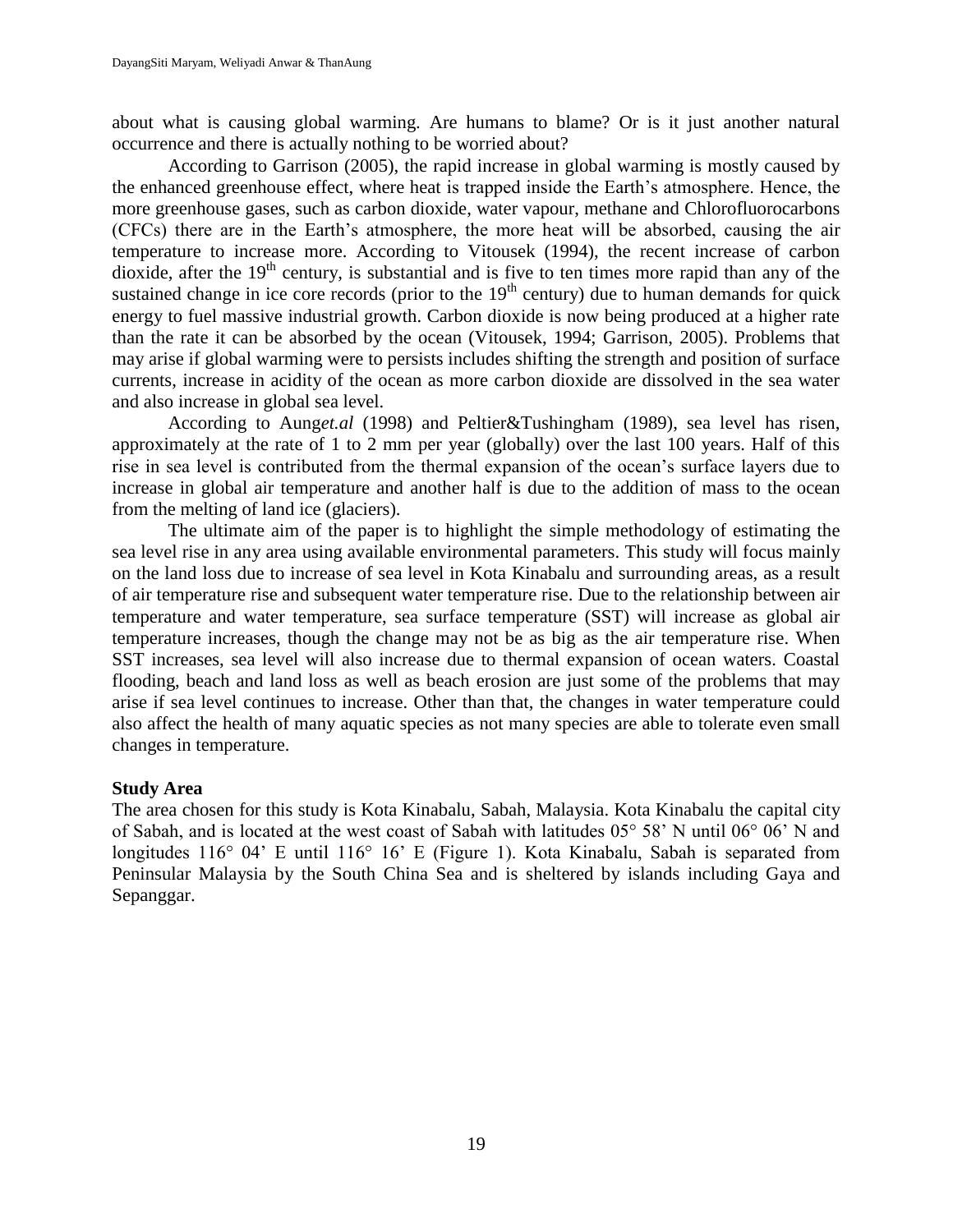

**Figure 1. Map showing the study area Kota Kinabalu in Sabah, Malaysia.**

Generally, Kota Kinabalu experiences uniform temperature throughout the year, with high humidity and abundant rainfall. Wind flow in Sabah is generally light and variable, and seasons here can be categorized into four: the southwest monsoon (later half of May or early June until September), northeast monsoon (early November until March) and two shorter periods of inter-monsoon seasons (MMD, 2010). Seasonal wind flow patterns, combined with the local topographic features, will determine the rainfall distribution over the country. Being an equatorial country, Malaysia, and therefore Kota Kinabalu, experience uniform temperature throughout the year with average temperature of 27°C (although may range from 26°C to 32°C). The annual variation of temperature is less than 2°C. However, daily temperature changes are relatively large: 5°C to 10°C in coastal areas and 8° C to 12°C in inland areas (MMD, 2010).

# **MATERIALS AND METHODS**

#### **Data Collection**

Data for air temperatureand SST were obtained from Kota Kinabalu Meteorological Department. These meteorological data were acquired for a 10-year period (from 2000 until 2009) for air temperature and 11-year period for SST (from 2000 until 2010). After all the desired data have been collected, a trendplot for air temperature and SST for Kota Kinabalu were developed, and changes within the study time frame were observed and calculatedfor the projection.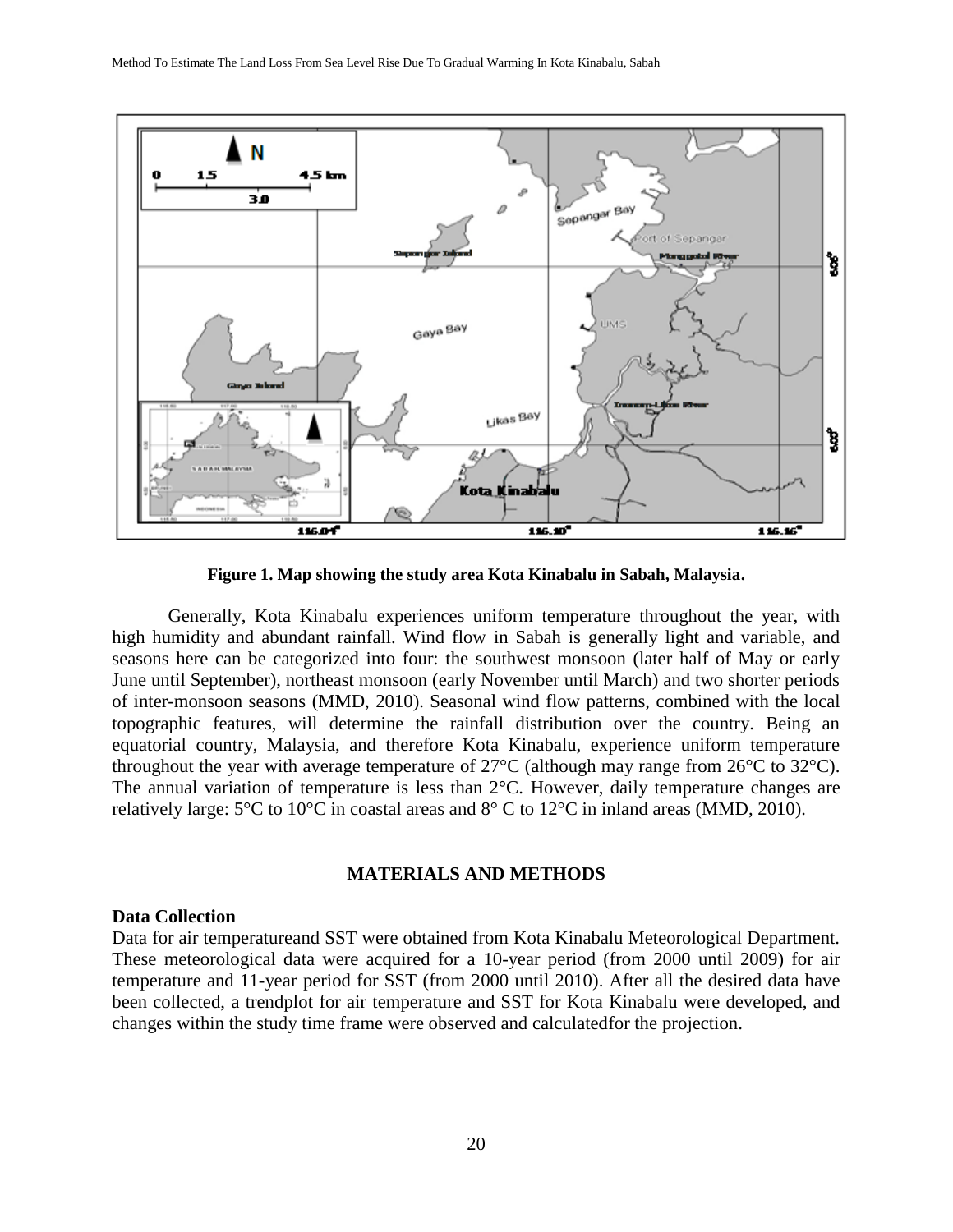## **Effect of Air Temperature on Water Temperature**

Generally, an increase of 1  $\degree$ C of air temperature will raise approximately 0.6  $\degree$ C to 0.8  $\degree$ C of water temperature (if it is still water). But sea water temperature is heavily depending on many other factors (such as currents and upwelling) since it is in constant motion.

## **Thermal Expansion of Sea Water**

Solids, liquids and gases expand when they are heated. Unlike solids, gases and liquids do not have well defined shapes. Therefore, the volume expansion for gases and liquids needs to be considered. The change of volume, *∆V*, due to temperature change, *∆T*, can be given as follows:

$$
\Delta V = \beta V_0 \Delta T
$$

Where:

 $V_0$  = initial volume  $\beta$  = coefficient of thermal expansion

If we consider the upper layer of approximately 30 m to 40 m for any area (since heat transfer does not penetrate up to the deep water), *A*, the initial volume of sea water $V_0 = 35$  *A*. The coefficient of thermal expansion of standard seawater under normal condition,*β*, is approximately 300  $\times$  10<sup>-6</sup> °C<sup>-1</sup> and temperature change,  $\Delta T = 1$  °C. Taking all these values into account, the following result is obtained:

$$
\Delta V = 300 \times 10^{-6} \, \text{°C}^{-1} \times 35A \times 1
$$

If we consider the same surface area, A, the change in volume due to local thermal expansion,*∆V*, can be described as follows:

$$
\Delta V = A \, \Delta h
$$

Where:  $\Delta h$  = change in height (or sea level change)

$$
\therefore \Delta h = 1.05 \times 10^{-2} \,\mathrm{m} = 1.05 \,\mathrm{cm}
$$

Therefore, it can be concluded that 1°C temperature increase over the upper layer of approximately 30 m to 40 m will raise the sea level by approximately 1.05 cm (or 1 cm, as it is generally assumed).

# **Effect of Atmospheric Pressure on Sea Level**

As a simple methodology it is worthwhile to include the effect of atmospheric pressure on sea level (although we did not analyse the pressure data in this study due to some technical difficulties in obtaining the data on time). It was evidenced that pressure changes during ENSO period could be significant. Due to the 1997-98 strong El Niño, the whole western Pacific region experienced higher pressure and sea level was depressed up to ~30 cm for several months through 1998-1999 (Singh and Aung, 2005). Although the effect was not permanent, it could not be simply ignored.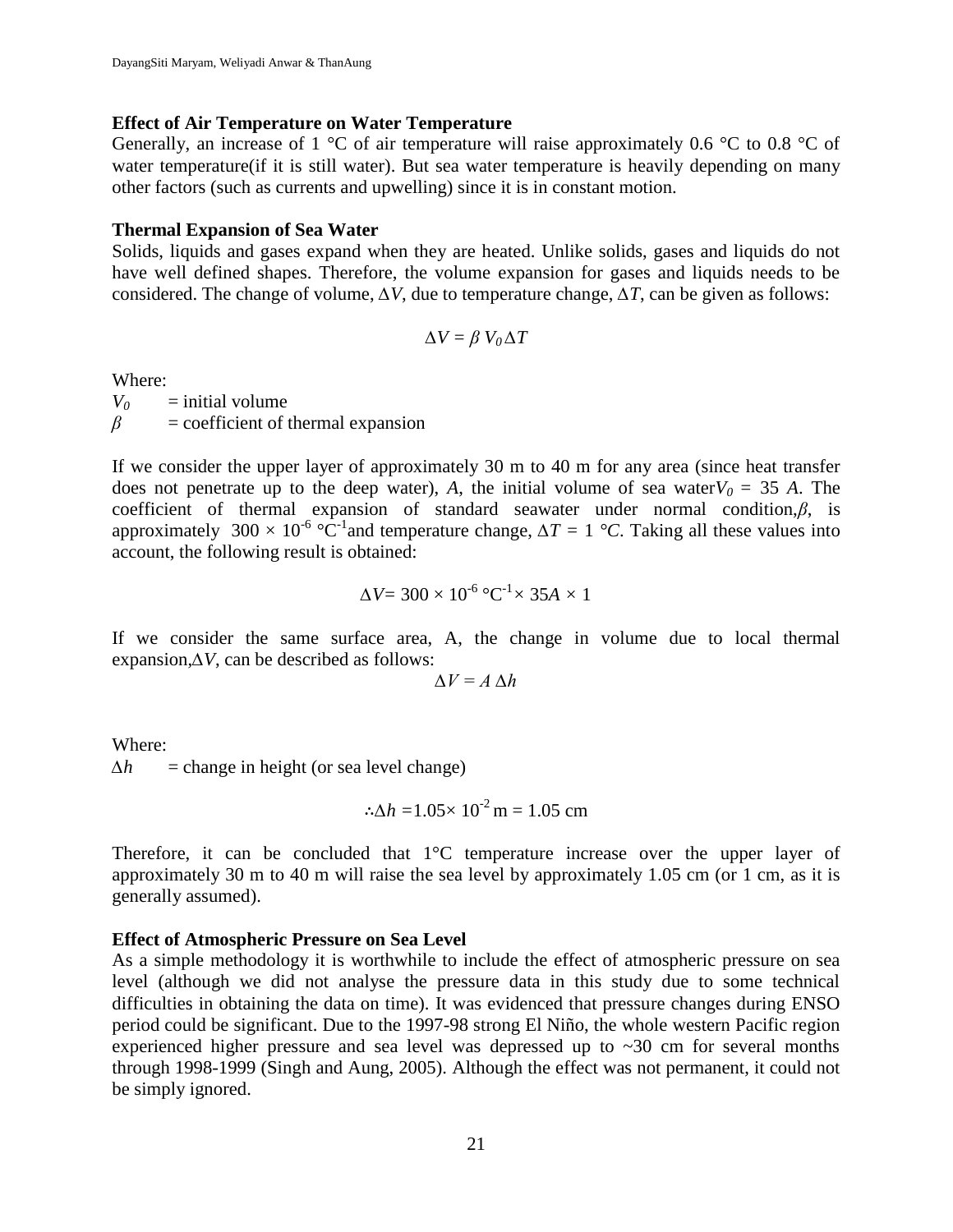Generally, a change of 1 hPa of barometric pressure may cause approximately 1 cm variation in sea level. This can be explained from the example below:

Atmospheric pressure change, 
$$
\Delta P = 1
$$
 hPa [hPa = hectoPascal]

This pressure change is acting upon the sea surface. Therefore, the following relationship can be used for the variation of sea level:

$$
\Delta P = \Delta h \, \rho g
$$

Where:

 $\rho$  = density of sea water

*∆h* = sea level change due to atmospheric pressure difference

*g* = acceleration due to gravity

Using the typical values for the equation above:

1 hPa = 1 × 10² Pa = 100 N m -2 *∆h* × 1026 kg m-3 × 9.8 m s -2 = 100 N m-*<sup>2</sup> ∆h =* ~ 10-2 m = 1 cm

This effect is known as the inverted barometric pressure. Inverted barometric effect is the depression of the water surface under high atmospheric pressure and elevation of water surface under low atmospheric pressure. Water level does not adjust itself immediately to a change of atmospheric pressure, and will respond to the average change in pressure over a considerable area. Changes in sea level that are caused by variations in atmospheric pressure rarely exceed  $\sim$ 30 cm. However, the effect is important as it is associated with those caused by wind setup, since winds are driven by pressure gradient.

## **Land Loss Due to Sea Level Rise**

Coastal erosion is the wearing away of land or the removal of beach or sediments by wave or current actions, sediment deficiencies (sand mining, harbor or navigational channel construction etc) and sea level rise. This paper will focus solely on the effect of sea level rise on land or beach areas.

Beach profiling and shoreline position data areessentialto provide a baseline for geometric evaluation of coastal or beach areas.From beach profiling, slope or angle of a beach can be found. Take for example, for a particular area, sea level has risen 1 cm after a certain time as shown in Figure 2.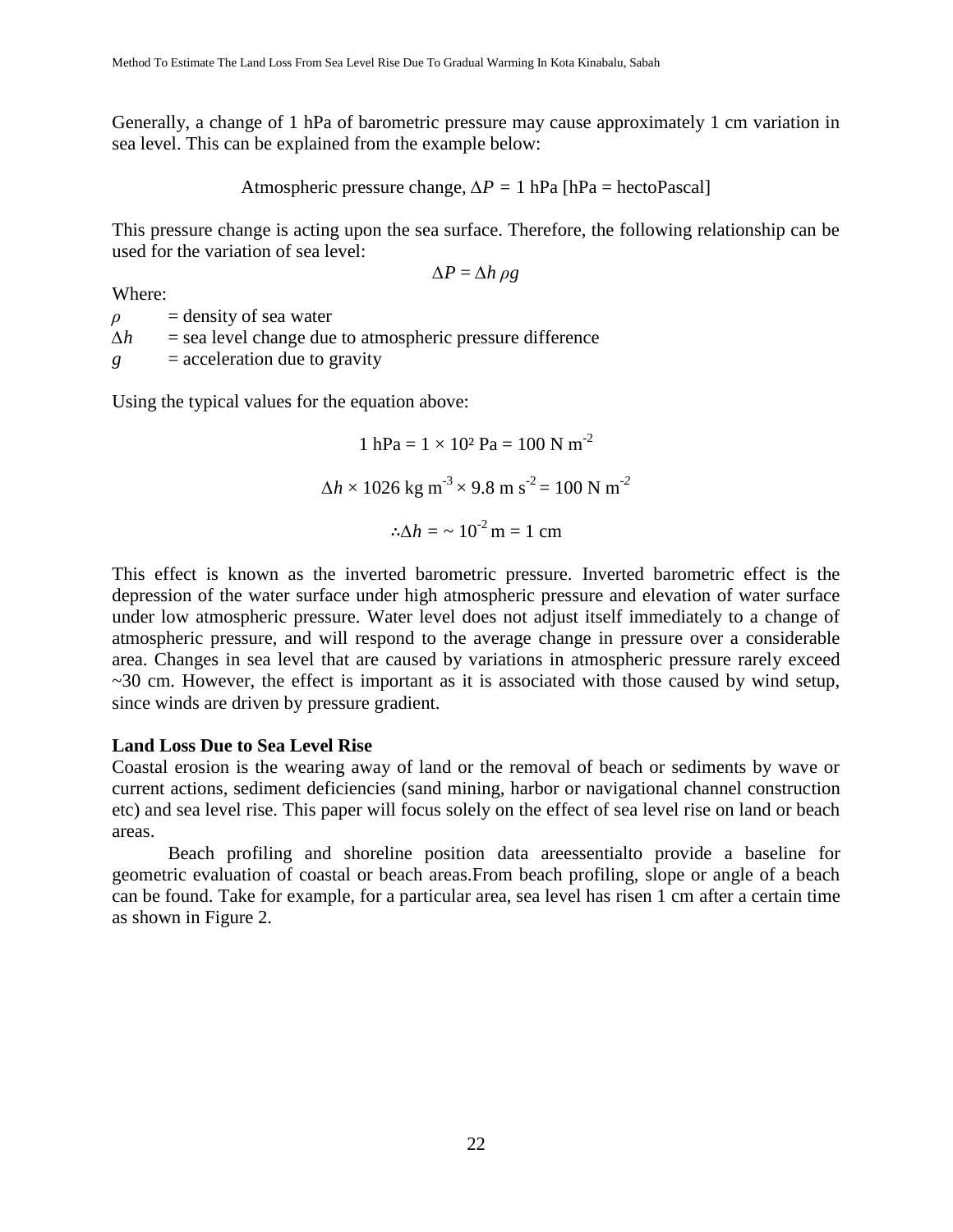

**Figure 2.Schematic diagram showing land loss due to sea level rise of 1 cm.**

To find land loss due to sea level rise, *x*, the following formula is used:

$$
\sin \theta = \frac{1 \text{ cm (sealevelrise)}}{x}
$$

$$
x = \frac{1}{\sin \theta} \text{ cm}
$$

Where:

 $\theta$  = beach angle

 $x =$  land loss due to sea level rise

Using different values of beach angles (as shown in Table 1), land loss due to 1 cmsea level rise for each anglecan be calculated:

# **Table 1.Prediction of land loss due to sea level rise with different beach angles.**

|               | X                 |
|---------------|-------------------|
| (Beach angle) | (Land loss due to |
|               | sea level rise)   |
| $1^{\circ}$   | 57.3 cm           |
| $2^{\circ}$   | 28.7 cm           |
| $3^\circ$     | 19.1 cm           |
| $4^\circ$     | 14.3 cm           |
| $5^\circ$     | 11.5 cm           |
| $10^{\circ}$  | 5.8 cm            |
| $15^{\circ}$  | $3.9 \text{ cm}$  |
| $20^{\circ}$  | $2.9 \text{ cm}$  |
| $25^{\circ}$  | 2.4 cm            |
|               | $2.0 \text{ cm}$  |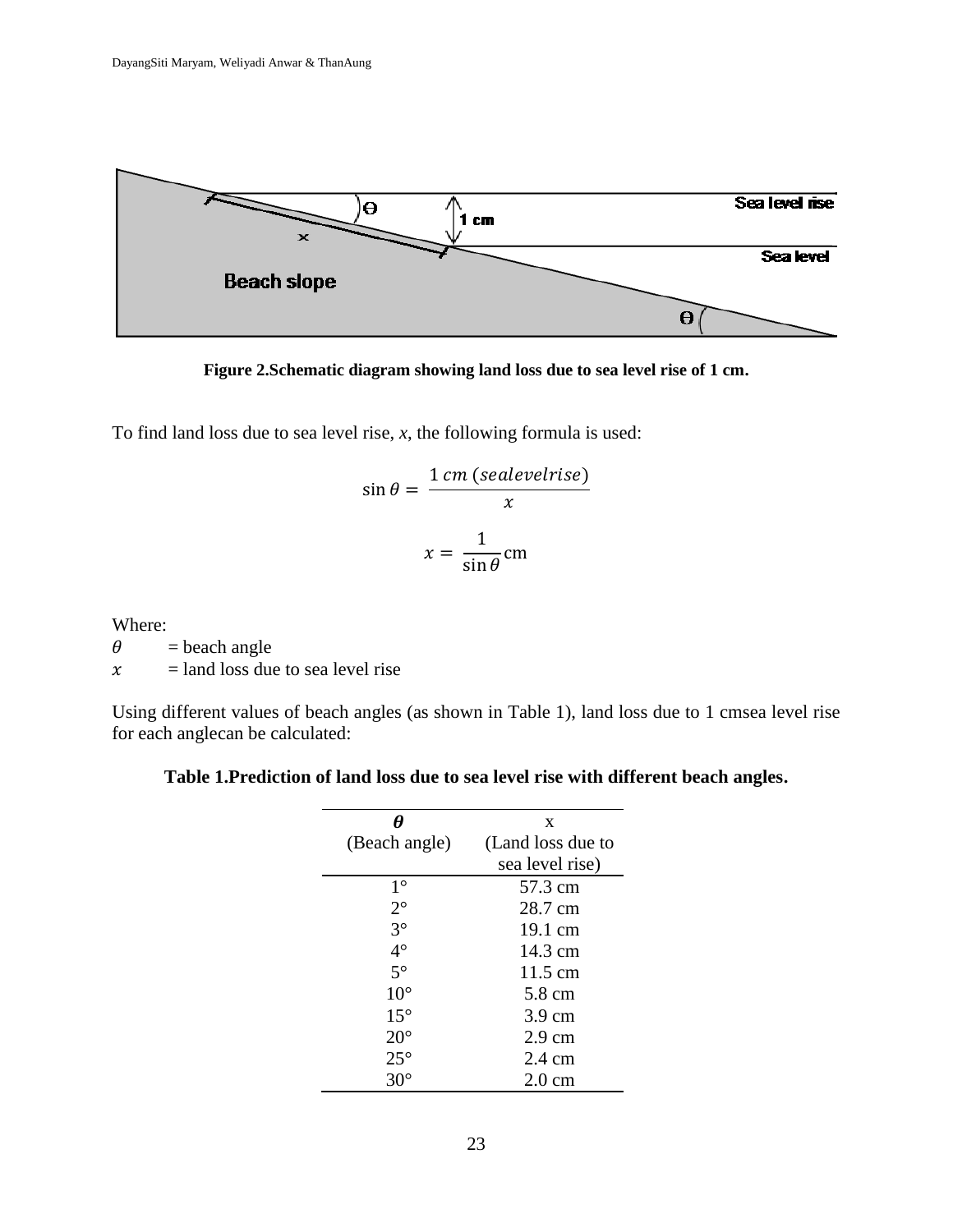From Table 1, it can be seen that the smaller the beach angle, the bigger or more the land loss will be. Beach or coastal areas in or located nearby Kota Kinabalu such as TanjungAru beach and TanjungLipat beach are popular destinations for many people for recreational activities. These areas may be affected by sea level rise. Therefore, understanding and predicting the effect of sea level rise towards these beaches is important.

### **RESULTS AND DISCUSSION**

## **Air Temperature**

From the data for the last decade, the average air temperature for Kota Kinabalu during the study period of 10-year is 27.34 °C. Between 2000 and 2009, air temperature ranges from 26.0 °C to 28.6 °C. Figure 3 shows the fluctuations of monthly average of air temperature in the study area from 2000 until 2009.



**Figure 3.Monthly average of air temperature in Kota Kinabalu (from 2000 until 2009).**

As shown in Figure 3, for the past 10 years, air temperature in Kota Kinabalu showed a slight but gradual increase, with an increase of approximately  $0.847 \times 10^{-3}$  °C per month. Empirical relationship obtained from the variations of air temperature in Kota Kinabalu from 2000 until 2009 is  $T = 0.000847t + 27.275$  with air temperature, *T* and number of months, *t*. From 2000 until 2009, average air temperature in Kota Kinabalu has risen 0.10 °C. According to these trends, for the next eleven years (until 2020), the projection of air temperature increase will be approximately 0.11 °C, assuming business as usual. From 2000 until 2020, air temperature in Kota Kinabalu will have increased 0.21 °C.

## **SST**

Results showed that the average SST during the study period is 29.2 °C. SST ranges from 27.0 °C to 32.0 °C between 2000 and2010. Figure 4 shows the fluctuations of monthly average of SST in the study area from 2000 until 2010.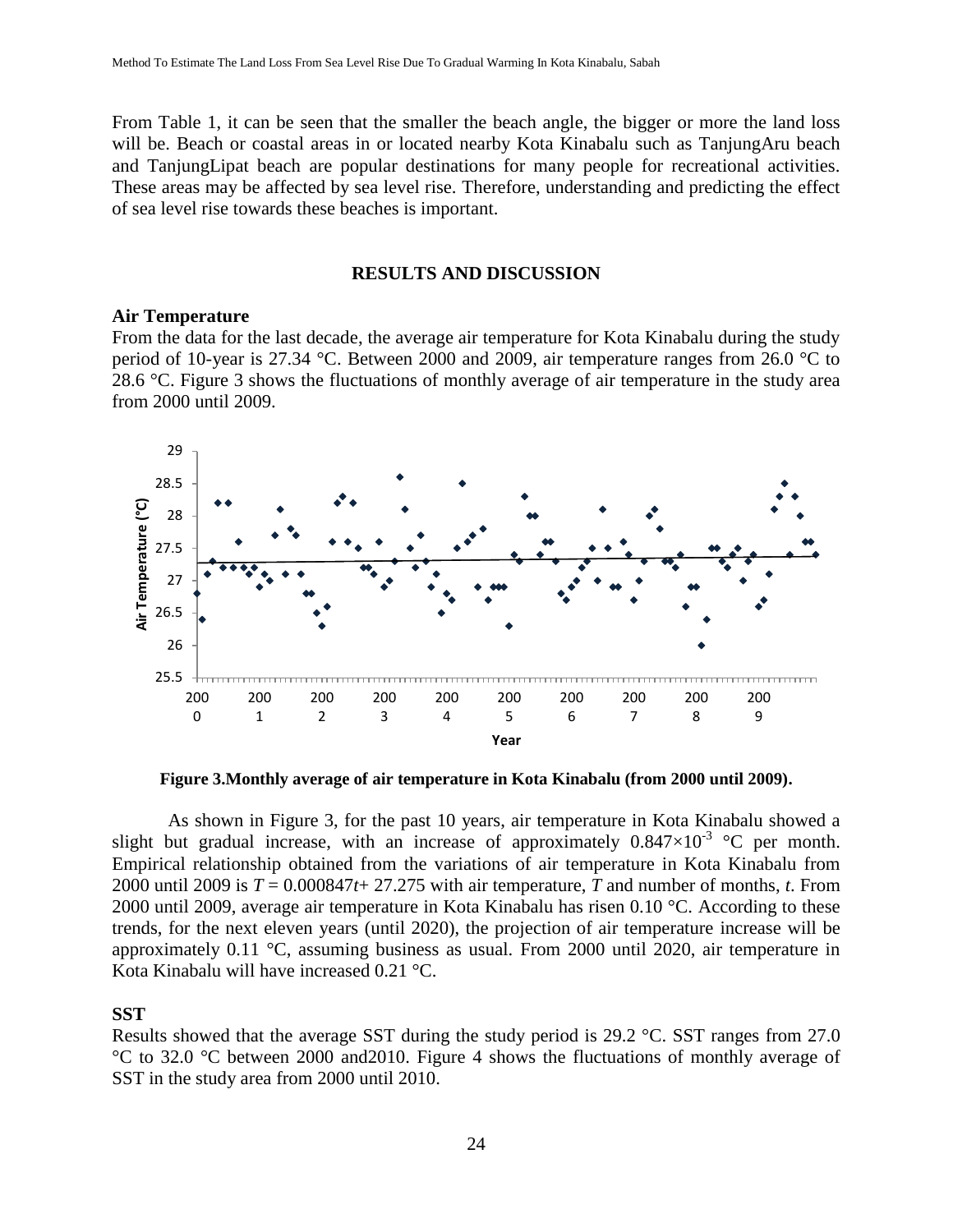

**Figure 4.Monthly average of water temperature in Kota Kinabalu (from 2000 until 2010).**

Based on Figure 4, SST in Kota Kinabalu showed a continuous increase through the study period, with an increase of approximately 0.002°C monthly. From that value, SST in Kota Kinabalu has increased 0.26 °C over the past 11 years. The linear correlation relationship obtained from the increase of SST in Kota Kinabalu from 2000 until 2010 is  $SST = 0.002t +$ 29.069 with the number of months, *t*.From the projection done in this study, SST will increase another 0.24°C until the year 2020, again, assuming business as usual. Therefore, from 2000 until 2020, SST in Kota Kinabalu will have increased 0.50 °C.

It is significant to note that SST increase is much higher than air temperature increase. During the last decade, there are fourEl Niño episodes,although the usual frequency is 3-7 years. As expected, stronger warm pool in the western Pacific region is believed to influences the water temperature in the study area.

#### **Relationship between Air Temperature and SST**

As an additional analysis, relationship between air temperature and SST is also briefly considered in this study using the decade long data.Figure 5 shows the relationship between air temperature and SST in Kota Kinabalu. The empirical relationship obtained for air temperature and SST is *SST* = 0.241*T*+ 22.6, with air temperature, *T*. From the figure, it is found out that *SST* is always higher compared to *T*, air temperature (but only applicable with validity range until SST-22.6 = 0.241T, with 0.241, the slope of the relationship between air temperature and SST, and 22.6, the value of SST that intercept the y-axis).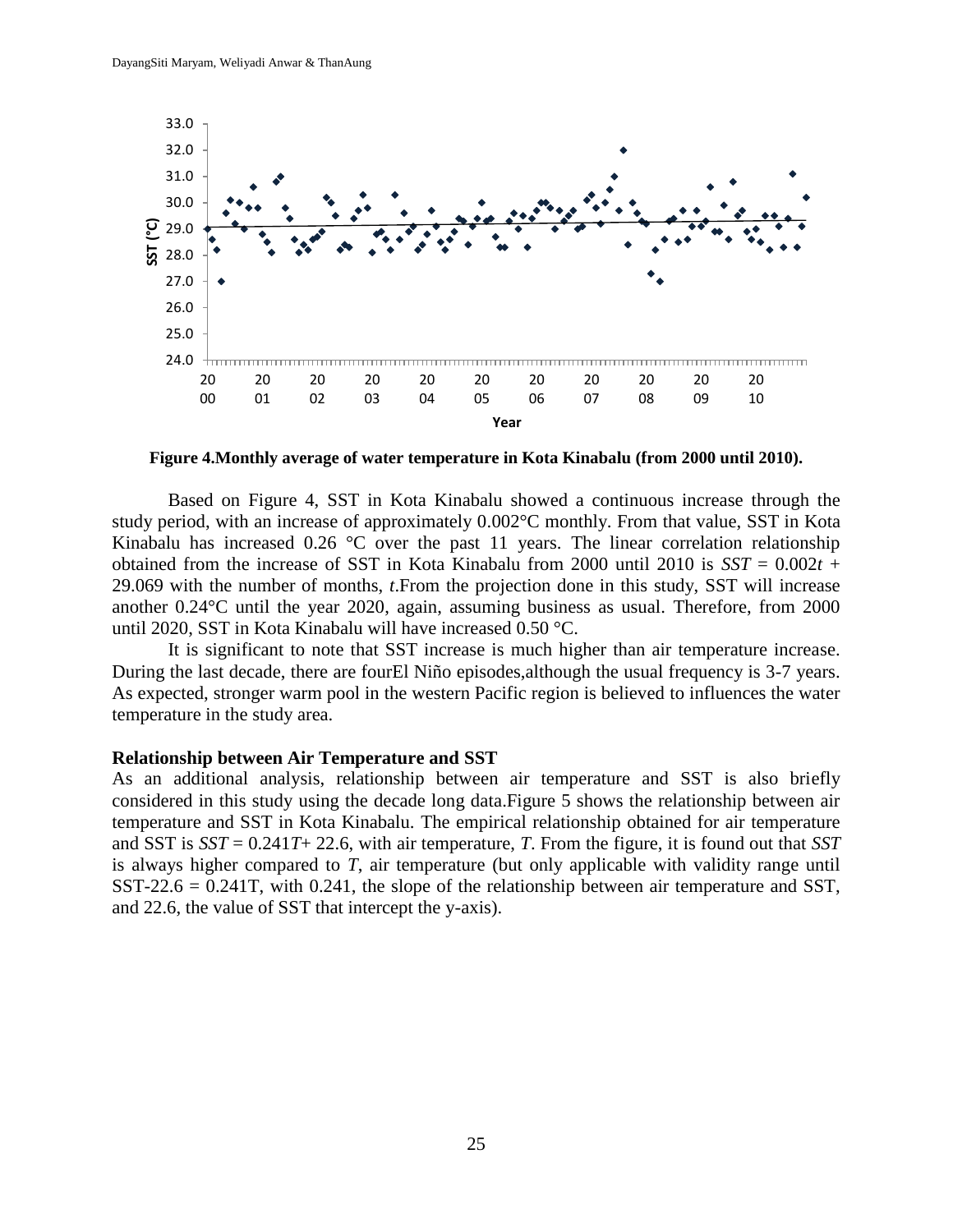

**Figure 5.Relationship between air temperature and water temperature (2000 until 2009).**

It is interesting to note that the result is somehow the opposite of the common perception by many people, as it is always assumed that sea water is colder than the surrounding air temperature. This can be explained when considering the effect of thermal inertia of seawater: tendency of seawater to resist a change in temperature with the gain or loss of heat energy. Higher value of specific heat capacity of seawater is a key property of seawater that acts to moderate changes in its temperature. Water temperature rises as the Sun's energy is absorbed and then changed to heat. However, due to water's very high specific heat capacity, its temperature will not rise very much even if a large quantity of heat is added (Garrison, 2005). The same goes for loss of heat from seawater, making the temperature of seawater to not decrease significantly.

Air temperature is able to fluctuate more easily, as the atmosphere is more dynamic than the ocean and the specific heat capacity of air is much smaller than that of water. Water are evaporated from the ocean surface, and then moved by wind. This mass movement of air helps to minimize worldwide extremes ofsurface temperature. Rain also helps in maintaining or decreasing surface air temperature as it provides moisture (Garrison, 2005).

#### **Sea Level Rise Due to Temperature Increase**

Temperature increase of 1  $^{\circ}$ C over the upper layer of the ocean(approximately 30 m to 40 m) will raise the sea level by 1 cm. Therefore, from calculations done in this study, sea level in Kota Kinabalu has risen 2.6 mm for the last 11 years (approximately 0.24 mm per year). Sea level will continue to increase another 2.4 mm by 2020. Sea level in Kota Kinabalu will have increased 5.0 mm from 2000 until 2020.

Past changes in sea level records includes an average rate of 0.5 mm per year over the last 6000 years and 0.1-0.2 mm per year over the last 3000 years (based on geological data). Records also showed that in the  $20<sup>th</sup>$  century, sea level has risen at an average rate of 1-2 mm per year (based on tide gauge data), with no significant acceleration in the rate of sea level increase in the 20<sup>th</sup> century has been detected. However, it is found out that average rate of sea level rise in the 20<sup>th</sup> century was higher than it is in the 19<sup>th</sup> century (Church*et al.*, 2001).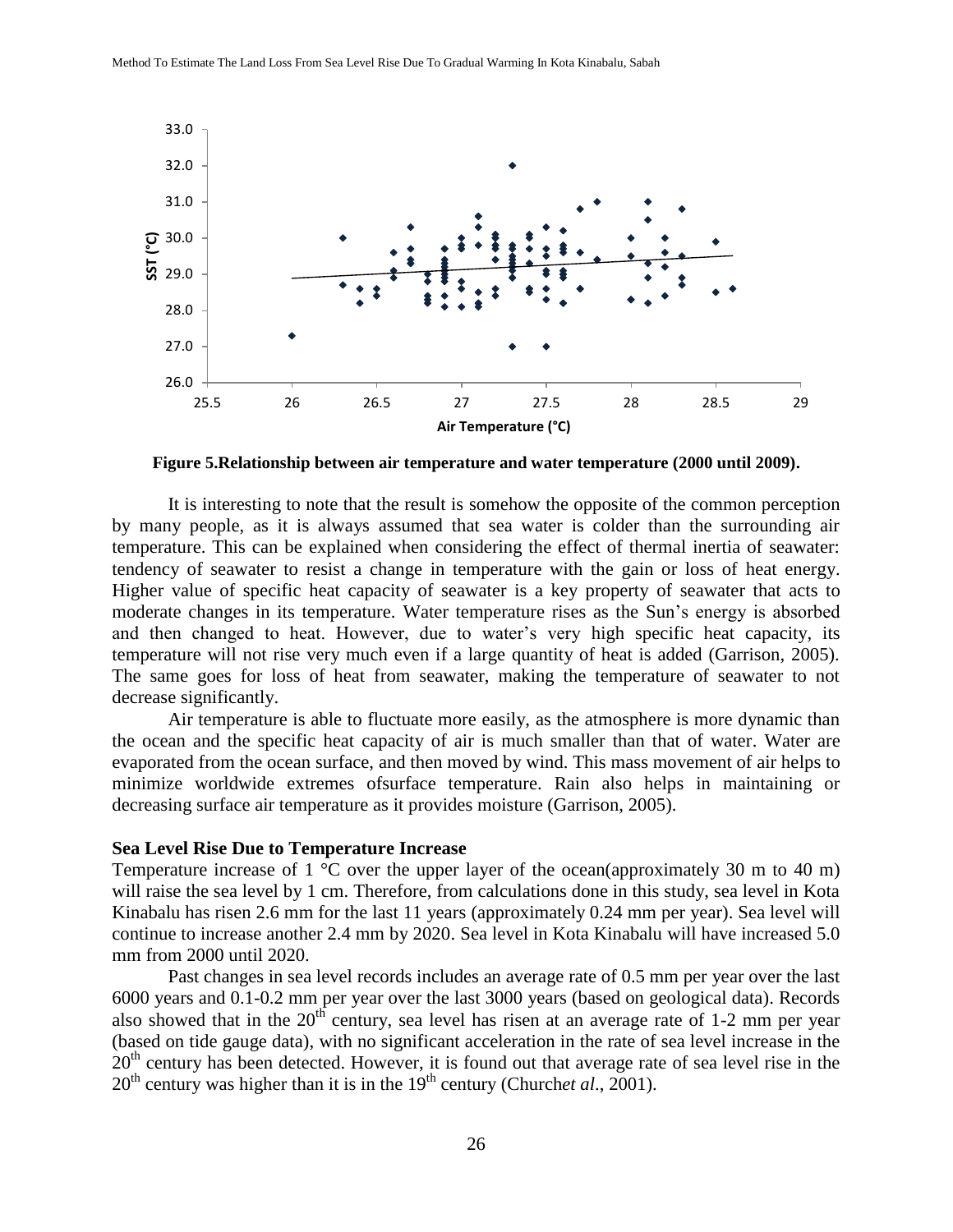Rate of sea level rise in Kota Kinabalu (0.24 mm per year) is much lower than the IPCC global average rate of 1-2 mm per year (IPCC, 2007). Calculated rate of annual sea level rise in the study area is also lower than that in Nauru area, a small island nation in the Pacific Ocean (4.4 mm per year), based on the study conducted by Hussein *et al*. (2010). AOGCM (Atmosphere-Ocean General Circulation Models) simulations result in rates of thermal expansion of 0.3 to 0.7 mm per year in the  $20<sup>th</sup>$  century (Church *et al.*, 2001), which is also higher than the calculated value of sea level rise in the study area. Lower rate of sea level rise in Kota Kinabaluissimplydue to the reason that the calculated and projectedsea level rise for Kota Kinabalu area is based on changes in watertemperature alone. No otheroceanographic effects such as ENSO phenomena, waves, currents or sedimentstransportandmelting of glaciersare taken into account.

As suggested by Hussein *et al*. (2010), threat of sea level rise problem must be taken into consideration when making plans or policies for future development in Kota Kinabalu area. Although we may not encounter severe problems such as coastal flooding and land loss due to sea level rise in the near future, actions need to be taken accordingly to prevent any unwanted problems that may arise in the distant future.

#### **Land Loss Due to Sea Level Rise**

Coastal or beach erosion can be defined as the loosening and transporting of sand by moving agents such as waves and currents to other places. As mentioned earlier, coastal erosion is caused by several factors, such as sea level rise, wave or current actions, as well as sediment deficiencies, which includes sand mining and dune grading, among others.

As shown previously in Table 1, the smaller the beach angle, the bigger or more the land loss will be. To calculate the total area of land loss due to sea level rise, the stretch of the beach must be taken into account as well, not just the loss of beach in landward direction alone.

Sandy beaches are one of the favourite places for people to relax and enjoy. Unfortunately, because of beach and coastal erosion due to natural factors (wave and current actions), combined with insufficient planning from previous generations, our sandy beaches have been deteriorating. It is impossible to stop the natural process that causes beach erosion. What can be done is to make appropriate planning and take necessary action in the hope of minimizing these effects on our beaches. Development of seawalls, wave breakers, groins, among others can help in preserving beaches from further erosion. Restoration of already deteriorated beaches is another option that can also be taken.

From the results obtained and based on the calculations done in this study, air temperature in Kota Kinabalu has increased 0.10 °C since 2000 until 2009. Projection showed that air temperature in the study area will continue to increase by another  $0.11^{\circ}$ C by 2020, assuming business as usual. Results showed that SST was always higher compared to air temperature. For SST in Kota Kinabalu, since 2000 until 2010, it has increased 0.26 °C and based on projection done in this study, it will increase another 0.24°C by 2020. Subsequently, sea level in Kota Kinabalu has also increased by 2.6 mm for the last 11 years. Again, assuming business as usual, sea level in the study area will continue to increase 2.4 mm for the next 10 years: sea level in Kota Kinabalu would have risen 5.0 mm by 2020. To calculate the total amount of land loss due to sea level rise, the total length of the beach along the coastlinemust be taken into account when doing the calculations, not just the loss of beach in landward direction alone. It can be concluded that the amount of beach loss due to sea level rise is very much dependant on the slope of the beach: the smaller the beach angle, the bigger or more the land loss